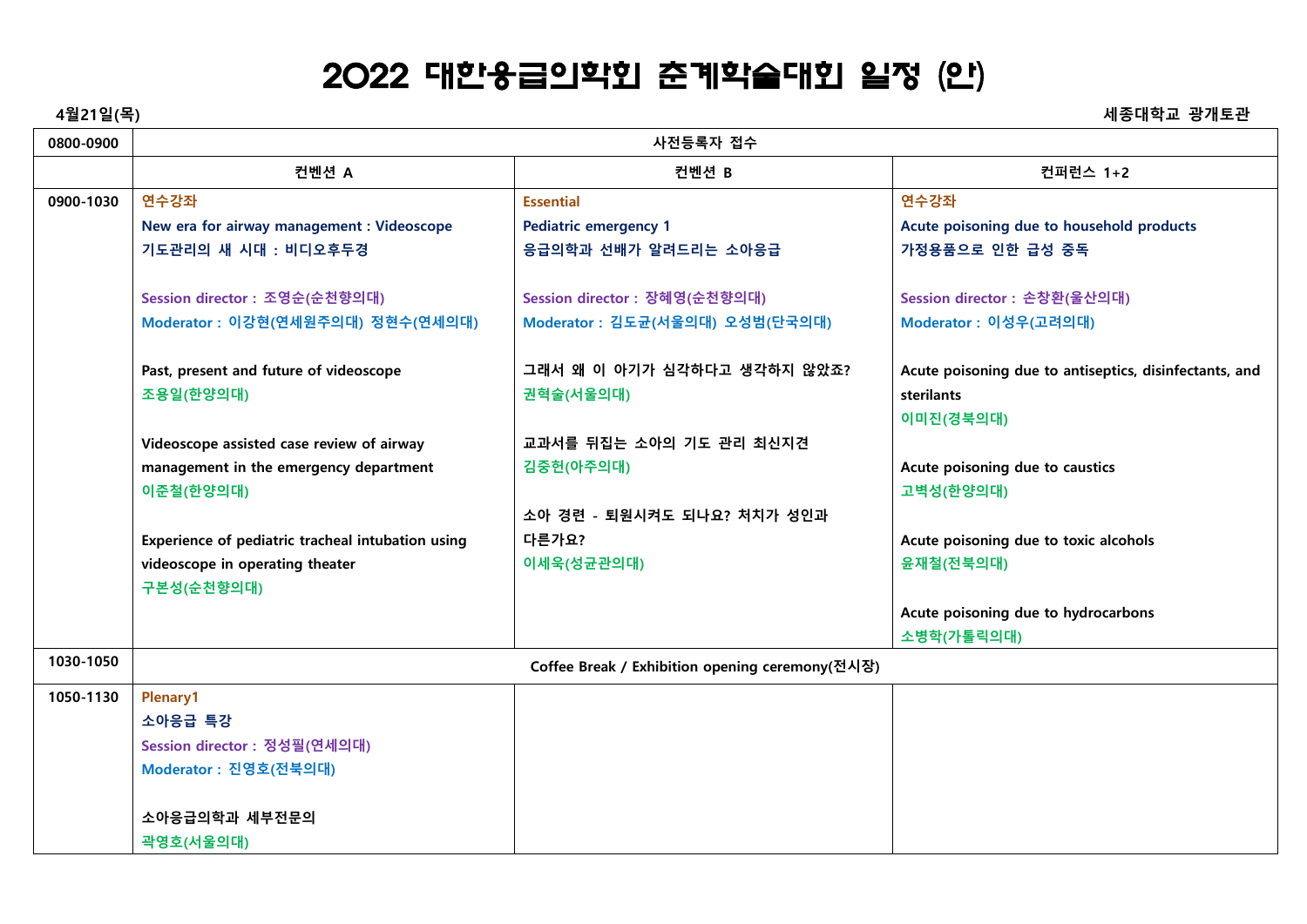| 1130-1200 | 개회식                             |                                               |                                                        |
|-----------|---------------------------------|-----------------------------------------------|--------------------------------------------------------|
| 1200-1300 | HK inno.N                       | <b>KCPMED</b>                                 |                                                        |
| $1300 -$  |                                 | In-training exam(고시위원회) (컨퍼런스룸 3+4)           |                                                        |
| 1300-1430 | 연수강좌                            | <b>Essential</b>                              | 연수강좌                                                   |
|           | Challenging cardiovascular care | Procedural sedation and analgesia in children | Standard protocol for point-of-care ultrasound         |
|           | 응급심혈관케어                         | 소아 진정과 진통, 이론을 넘어 실제로                         | in the emergency and critical care areas               |
|           |                                 |                                               | 응급중환자 초음파 표준 검사법                                       |
|           | Session director : 강보승(한양의대)    | Session director : 장혜영(순천향의대)                 |                                                        |
|           | Moderator : 허 탁(전남의대) 강구현(한림의대) | Moderator : 양혁준(가천의대) 이지숙(아주의대)               | Session director : 조영순(순천향의대)                          |
|           |                                 |                                               | Moderator : 조영순(순천향의대)                                 |
|           | 급성/발작성 심방세동, 심방조동               | 소아 진정 중 사고는 왜 생기는 걸까요?                        |                                                        |
|           | 김성환(가톨릭의대 내과)                   | 이정용(울산의대 소아청소년과)                              | Clinical guidance for point-of-care ultrasound in the  |
|           |                                 |                                               | emergency and critical care areas                      |
|           | 폐혈전색전증 최신지견                     | 어떤 약물로, 어떻게 하면 잘 재울 수 있을까요?                   | 최욱진(울산의대)                                              |
|           | 정치량(성균관의대 중환자의학과)               | 박중완(서울의대)                                     |                                                        |
|           |                                 |                                               | Standard point of care ultrasound protocol for cardiac |
|           | 판막 이상과 급성심부전                    | 소아 진정 중 부작용이 생겼다면 무엇부터 하실래요?                  | arrest                                                 |
|           | 김현진(한양의대 내과)                    | 배우리(가톨릭의대)                                    | 홍준영(중앙의대)                                              |
|           |                                 |                                               |                                                        |
|           |                                 |                                               | Standard point of care ultrasound protocol for         |
|           |                                 |                                               | multiple trauma                                        |
|           |                                 |                                               | 정동길(순천향의대)                                             |
|           |                                 |                                               |                                                        |
|           |                                 |                                               |                                                        |
| 1430-1445 | <b>Coffee Break</b>             |                                               |                                                        |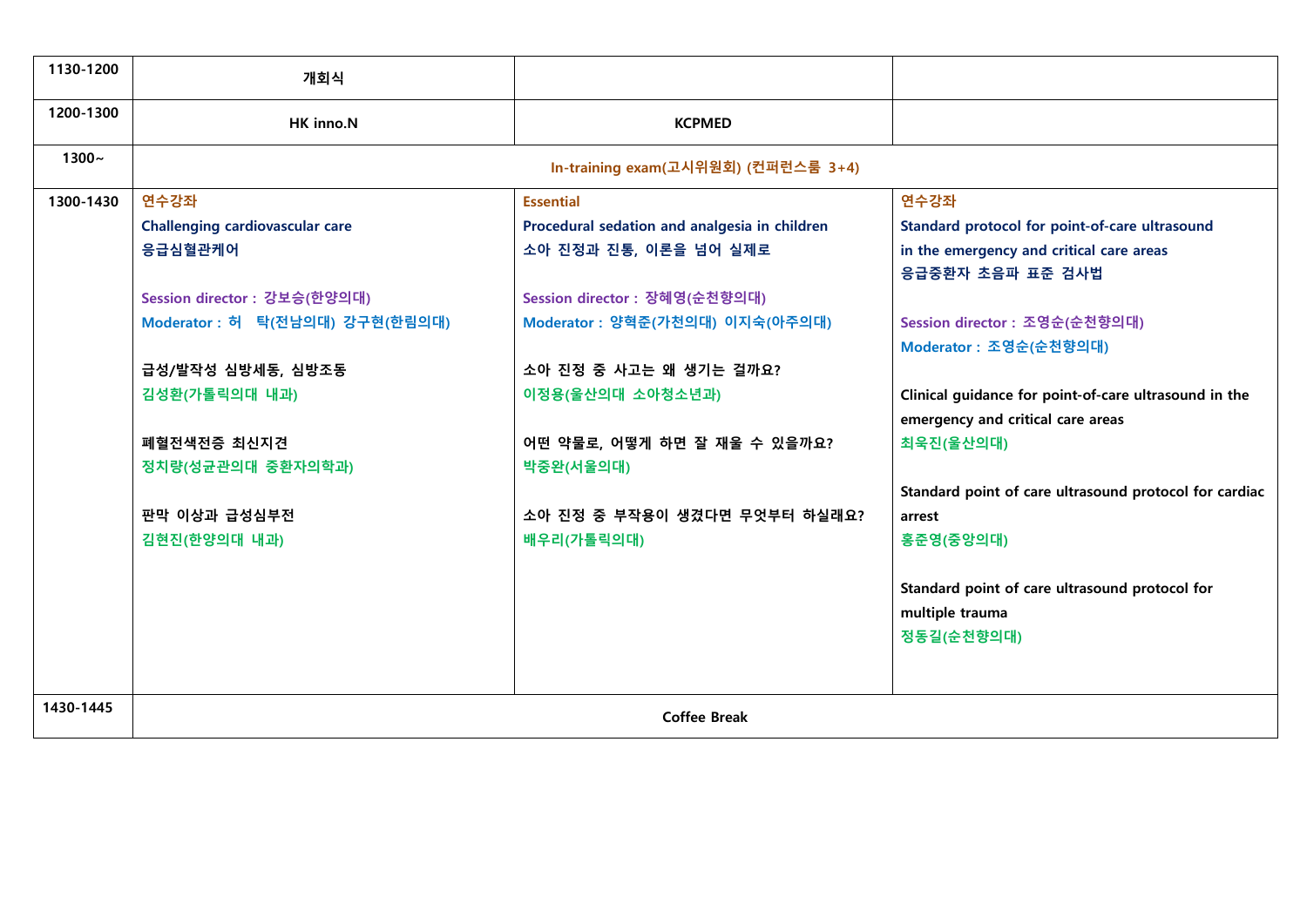| 1445-1615 | 연수강좌                                                 | <b>Essential</b>                | 연수강좌                                            |
|-----------|------------------------------------------------------|---------------------------------|-------------------------------------------------|
|           | Recent evidences for improving clinical outcomes of  | <b>Pediatric emergency 2</b>    | <b>Emergencies in obstetrics and gynecology</b> |
|           | out-of- hospital cardiac arrest                      | 증례로 배워보는 소아응급                   | 산부인과 응급                                         |
|           | 병원 밖 심장정지의 임상 결과를 개선하기 위한 최신                         |                                 |                                                 |
|           | 근거들                                                  | Session director : 장혜영(순천향의대)   | Session director : 손창환(울산의대)                    |
|           | Session director : 안치원(중앙의대)                         | Moderator : 류정민(울산의대) 오제혁(중앙의대) | Moderator : 윤준성(가톨릭의대)                          |
|           | Moderator : 황성오(연세원주의대) 서길준(서울의대)                    |                                 |                                                 |
|           |                                                      | 헛갈리는 소아 수액 처방: 증례로 따라하기         | Emergent management of postpartum hemorrhage    |
|           | Pre-hospital factors for increasing prehospital ROSC | 이현정(순천향의대)                      | 이미영(울산의대 산부인과)                                  |
|           | or clinical outcomes of OHCA                         |                                 |                                                 |
|           | 오영택(한림의대)                                            | 의심을 확신으로 - 소아 초음파 활용하기          | Pulmonary thromboembolism & amniotic fluid      |
|           |                                                      | 박준성(울산의대 소아청소년과)                | embolism in pregnancy                           |
|           | Analysis of the in-hospital factors influencing OHCA |                                 | 이준호(연세의대 산부인과)                                  |
|           | patients                                             | 쉽게 할 수 있는 소아 기계 환기: 증례로 따라 하기   |                                                 |
|           | 김원희(한림의대)                                            | 이의준(서울의대)                       | Gynecologic emergencies: ectopic pregnancy,     |
|           |                                                      |                                 | ovarian torsion, ovarian cyst rupture           |
|           | Influence of COVID-19 on OHCA outcomes               |                                 | 심승혁(건국의대 산부인과)                                  |
|           | 안치원(중앙의대)                                            |                                 |                                                 |
|           |                                                      |                                 |                                                 |
|           |                                                      |                                 |                                                 |
|           |                                                      |                                 |                                                 |
| 1615-1630 |                                                      | <b>Coffee Break</b>             |                                                 |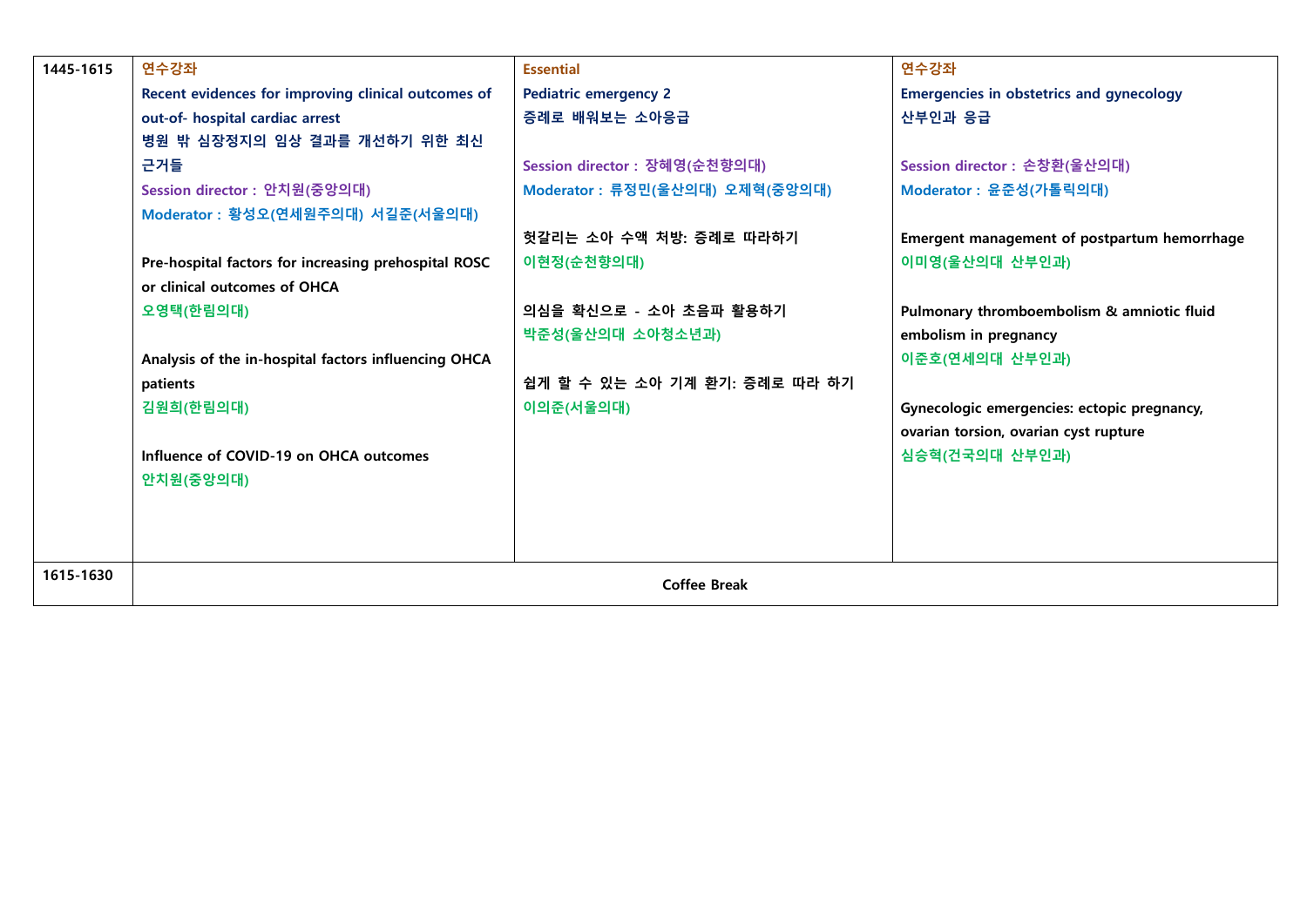| 1630-1800 | <b>Special</b>                         | <b>Essential</b>                           |  |
|-----------|----------------------------------------|--------------------------------------------|--|
|           | Machine learning in emergency medicine | <b>Emergency pediatric ultrasonography</b> |  |
|           | 응급의학에서의 머신러닝 적용의 최신지견                  | 응급소아초음파검사                                  |  |
|           |                                        |                                            |  |
|           | Session director : 김태림(성균관의대)          | Session director : 강보승(한양의대)               |  |
|           | Moderator : 김중희(서울의대) 정진우(동아의대)        | Moderator : 강보승(한양의대) 박신률(영남의대)            |  |
|           |                                        |                                            |  |
|           | 의료 인공지능의 발전방향                          | 장중첩증                                       |  |
|           | 황보율(국립암센터)                             | 정재윤(서울의대)                                  |  |
|           |                                        |                                            |  |
|           | AI를 이용한 Chest X-ray 변화 탐지              | 급성 우하복부 통증 - "방사선을 피하자!"                   |  |
|           | 이경준(분당서울대병원)                           | 권혁술(서울의대)                                  |  |
|           |                                        |                                            |  |
|           | 생체신호AI 를 이용한 Critical care             | 급성 고환 통증 - 꼬인걸까 염증일까?                      |  |
|           | 송현오(서울대학교 컴퓨터공학)                       | 정원준(충남의대)                                  |  |
|           |                                        |                                            |  |
|           |                                        | "다리를 절어요" 비외상성 무릎/고관절 통증                   |  |
|           |                                        | 김지영(서울의대 영상의학과)                            |  |
|           |                                        |                                            |  |
|           |                                        |                                            |  |
|           |                                        |                                            |  |
|           |                                        |                                            |  |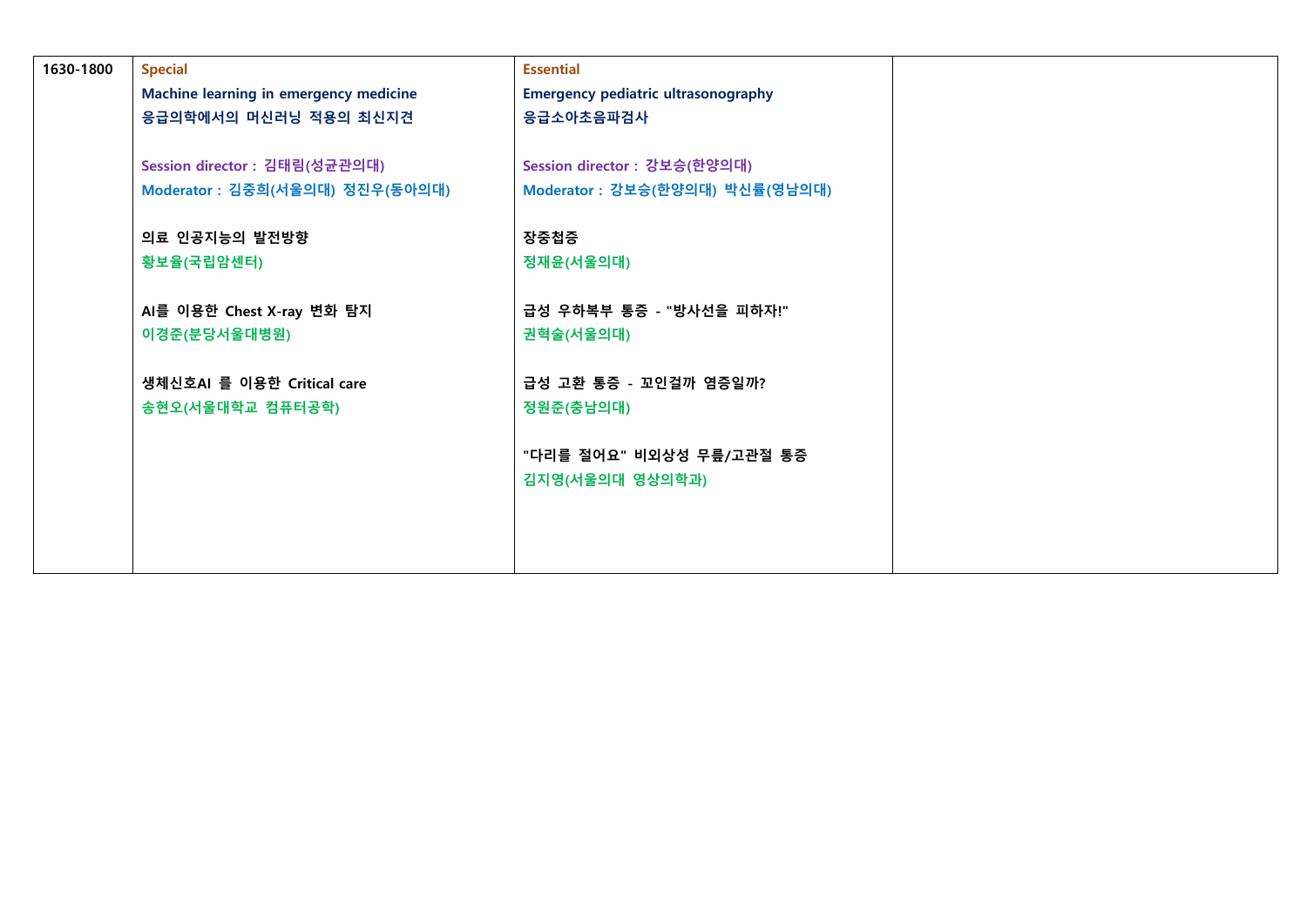## 2022 대한응급의학회 춘계학술대회 일정 (안)

| 4월22일(금)  |                                                       |                                                       | 세종대학교 광개토관                                     |
|-----------|-------------------------------------------------------|-------------------------------------------------------|------------------------------------------------|
| 0800-0900 | 사전등록자 접수                                              |                                                       |                                                |
|           | 컨벤션 A                                                 | 컨벤션 B                                                 | 컨퍼런스 1+2                                       |
| 0900-1030 | 연수강좌                                                  | <b>Essential</b>                                      | <b>Special</b>                                 |
|           | <b>Emergency diagnosis and treatment for</b>          | Improving the quality of health care for older adults | 응급의학 전공의 수련교육의 새로운 패러다임: 역량바탕                  |
|           | endocrinologic emergencies                            | 노인응급진료의 질 향상을 위한 노력                                   | 수련모델                                           |
|           | 내분비적 응급에 대한 응급 진단 및 치료                                |                                                       |                                                |
|           |                                                       | Session director : 이정아(한림의대)                          | Session director : 김찬웅(중앙의대)                   |
|           | Session director : 오제혁(중앙의대)                          | Moderator : 김경환(인제의대) 왕순주(한림의대)                       | Moderator : 김영민(가톨릭의대)                         |
|           | Moderator : 홍은석(울산의대) 김원영(울산의대)                       |                                                       |                                                |
|           |                                                       | 응급실에서의 노인 환자 기능 평가                                    | 역량바탕 전공의 수련프로그램 모델 개발 및 실행: 캐나                 |
|           | <b>Emergency diagnosis and treatment for diabetic</b> | 노용균(한림의대 가정의학과)                                       | 다의 경험                                          |
|           | ketoacidosis and hyperosmolar hyperglycemic state     |                                                       | <b>Jonathan Sherbino (McMaster University)</b> |
|           | 김현민(중앙의대 내분비내과)                                       | 요양병원,요양원에서의 환자 전원                                     |                                                |
|           |                                                       | 김동희(로하스요양병원)                                          | 전공의 공통역량 및 응급의학 전문역량                           |
|           | Emergency diagnosis and treatment for adrenal         |                                                       | 김찬웅(중앙의대)                                      |
|           | insufficiency                                         | 노인환자 진료의 윤리적 이슈                                       |                                                |
|           | 신종환(서울의대)                                             | 유상호(한양의대 의료인문학교실)                                     | 응급의학 위임가능전문직무                                  |
|           |                                                       |                                                       | 박경혜(연세원주의대)                                    |
|           | Thyrotoxicosis & thyroid storm in emergency           |                                                       |                                                |
|           | department                                            |                                                       | 역량바탕 수련프로그램에서 평가                               |
|           | 안신(울산의대)                                              |                                                       | 김영민(가톨릭의대)                                     |
|           |                                                       |                                                       |                                                |
| 1030-1050 |                                                       |                                                       |                                                |
|           |                                                       | <b>Coffee Break</b>                                   |                                                |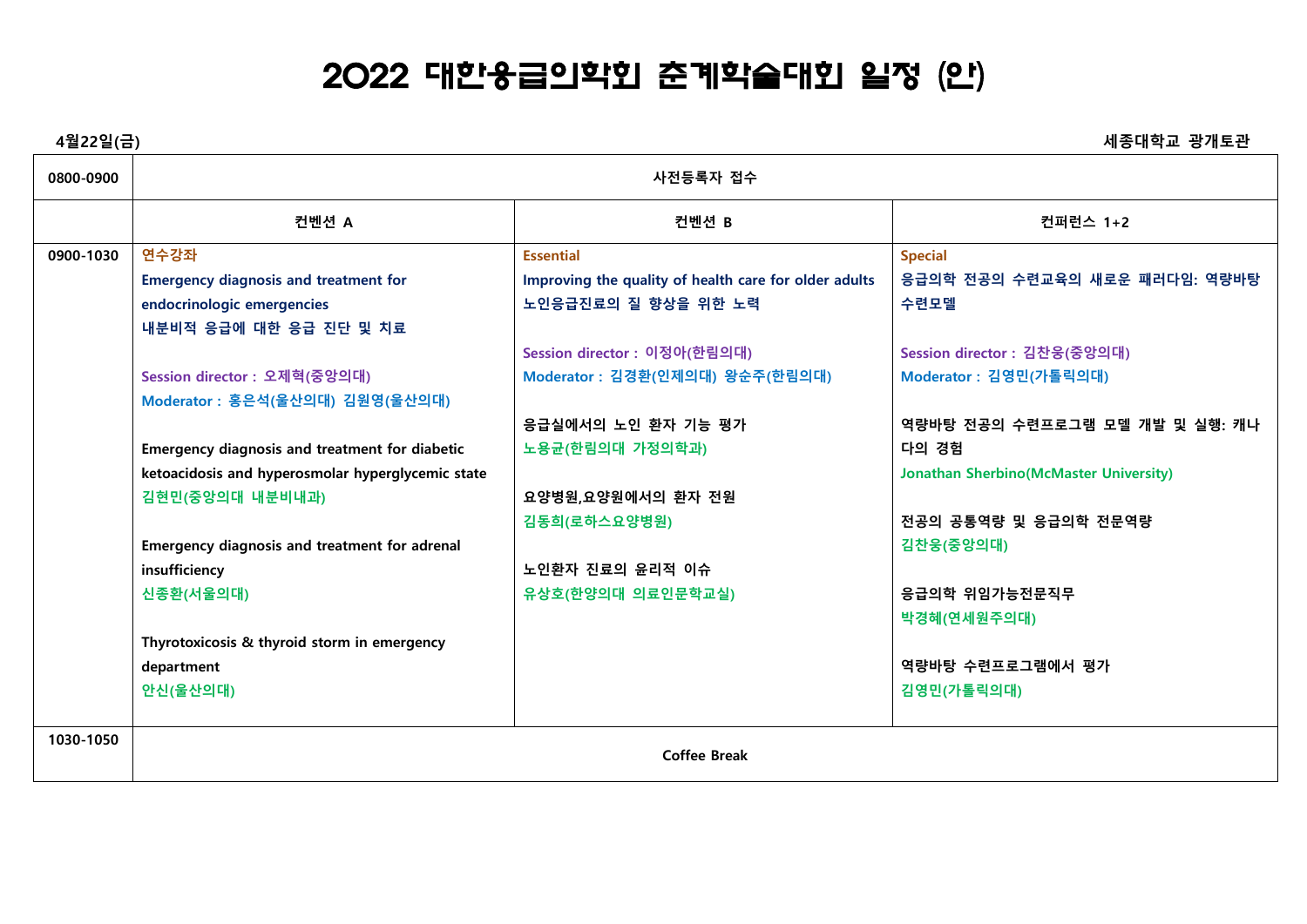| 1050-1130 | <b>Plenary2</b>                 |                                  |                                                       |
|-----------|---------------------------------|----------------------------------|-------------------------------------------------------|
|           | 노인응급 특강                         |                                  |                                                       |
|           | Session director : 정성필(연세의대)    |                                  |                                                       |
|           | Moderator : 최성혁(고려의대)           |                                  |                                                       |
|           |                                 |                                  |                                                       |
|           | 초고령사회와 노인 응급의학                  |                                  |                                                       |
|           | 왕순주(한림의대)                       |                                  |                                                       |
|           |                                 |                                  |                                                       |
| 1130-1200 | 총회                              |                                  |                                                       |
| 1200-1300 | 한국팜비오                           | 동아제약                             | 이사회 (컨퍼런스룸 3+4)                                       |
| 1300-1430 | <b>Special</b>                  | <b>Essential</b>                 | 연수강좌                                                  |
|           | 메타버스와 미래의료                      | 노인에서의 감염성 질환                     | Hyperbaric oxygen treatment for difficult soft tissue |
|           |                                 |                                  | and bone diseases                                     |
|           | Session director : 기동훈(중앙의대)    | Session director : 이정아(한림의대)     | 난치성 연부조직 및 뼈 질환의 고압산소요법 적용                            |
|           | Moderator : 이재호(울산의대) 임태호(한양의대) | Moderator : 조광현(을지의대) 최승필(가톨릭의대) |                                                       |
|           |                                 |                                  | Session director : 김기운(순천향의대)                         |
|           | 메타버스와 의료의 미래                    | 노인에서의 호흡기 감염                     | Moderator : 김 현(연세원주의대)                               |
|           | 김준환(울산의대 내과)                    | 배성진(중앙의대)                        |                                                       |
|           |                                 |                                  | <b>Necrotizing fasciitis</b>                          |
|           | 의료데이터와 미래의학                     | 노인에서의 소화기 감염                     | 안태규(인하의대)                                             |
|           | 조인산(에비드넷 대표이사)                  | 박혜지(한림의대)                        |                                                       |
|           |                                 |                                  | <b>Osteomyelitis</b>                                  |
|           | 미래 EMR, 3세대 클라우드 EMR            | 노인에서의 요로감염                       | 김선태(원광의대)                                             |
|           | 장동진(에이치정션 대표이사/ 가톨릭의대 안과)       | 임지용(가톨릭의대)                       |                                                       |
|           |                                 |                                  | Radiational injury                                    |
|           |                                 |                                  | 차용성(연세원주의대)                                           |
| 1430-1445 |                                 | <b>Coffee Break</b>              |                                                       |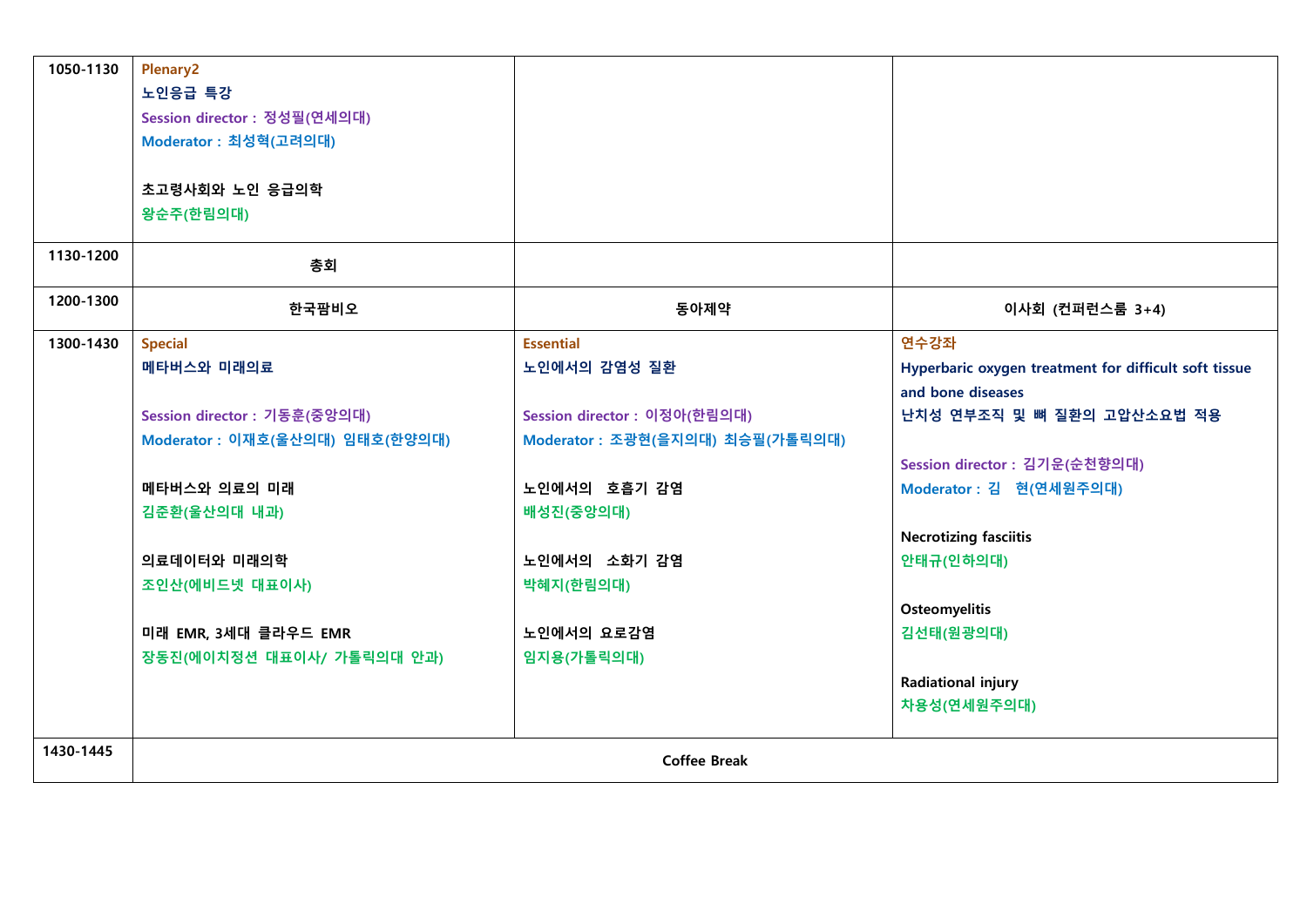| 1445-1615 | <b>Special</b>                        | 연수강좌                                         | 연수강좌                                              |
|-----------|---------------------------------------|----------------------------------------------|---------------------------------------------------|
|           |                                       |                                              |                                                   |
|           | Future medicine, digital therapeutics | Withholding and termination of resuscitation | <b>Emergency situation on severe patient care</b> |
|           | 미래의료, 디지털 치료제의 현재와 미래                 | 소생술 유보 및 중단                                  | 중환자 치료 술기, 장비에서의 주요 응급상황과 해결                      |
|           |                                       |                                              |                                                   |
|           | Session director : 기동훈(중앙의대)          | Session director : 박정호(서울의대)                 | Session director : 김기운(순천향의대)                     |
|           | Moderator : 김인병(명지병원) 기동훈(중앙의대)       | Moderator : 송경준(서울의대) 류현욱(경북의대)              | 박은정(아주의대)                                         |
|           |                                       |                                              | Moderator : 이정훈(동국의대)                             |
|           | 디지털 치료제란 무엇인가?                        | 병원전단계 소생술 유보 및 중단의 국내 현황과                    |                                                   |
|           | 신재용(연세의대 피부과, 예방의학과)                  | 최신 근거                                        | Ventilator emergency in operation                 |
|           |                                       | 이경원(서울의대)                                    | 정호영(아주의대)                                         |
|           | 임상현장에서의 디지털 치료제                       |                                              |                                                   |
|           | 권희(라이프시맨틱스)                           | 병원전단계 소생술 유보 및 중단 관련 의료지도                    | <b>ECMO</b> emergency in operation                |
|           |                                       | 개선 방향                                        | 정용훈(전남의대)                                         |
|           | 의료진의 멘탈케어, 디지털 치료제의 역할                | 이태헌(한림의대)                                    |                                                   |
|           | 김규태(아토머스)                             |                                              | <b>CRRT</b> emergency in operation                |
|           |                                       | 소생술 유보 및 중단 관련 응급실 평가 도구                     | 박은정(아주의대)                                         |
|           |                                       | 이미진(경북의대)                                    |                                                   |
|           |                                       |                                              |                                                   |
|           |                                       | 완화치료 환자의 소생술 관련 이슈                           |                                                   |
|           |                                       | 이선영(서울의대 공공진료센터)                             |                                                   |
|           |                                       |                                              |                                                   |
| 1615-1630 | <b>Coffee Break</b>                   |                                              |                                                   |